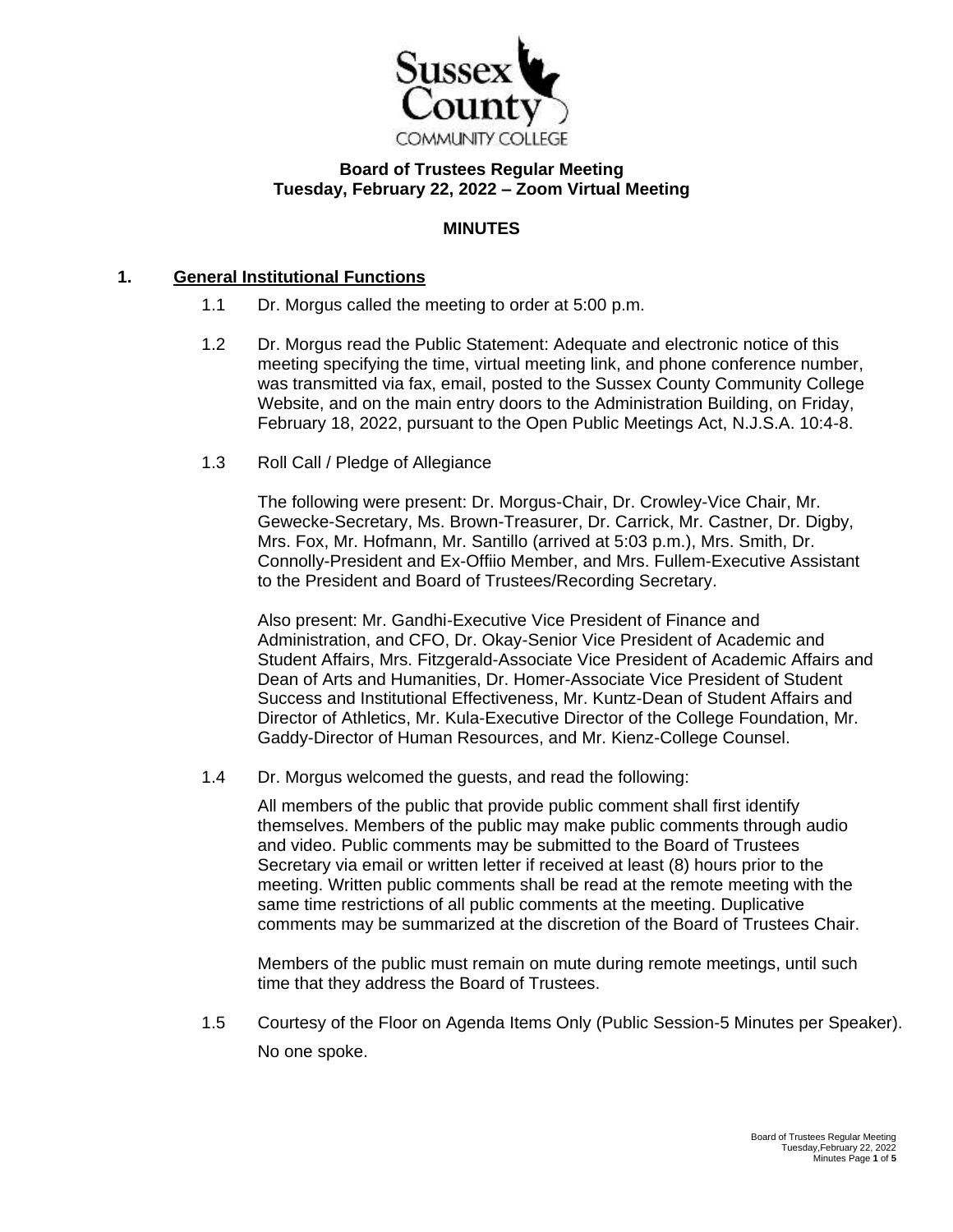1.6 Approval/Acceptance of Minutes

Mrs. Smith moved to approve/acknowledge minutes as presented below. Ms. Smith seconded the motion. Dr. Carrick abstained from voting on the Board Workshop minutes. Motion carried.

- 1.6.1 Minutes from the Tuesday, January 25, 2022 Board Workshop. (Resolution No. GI02222022-1)
- 1.6.2 Minutes from the Tuesday, January 25, 2022 Regular Board Meeting. (Resolution No. GI02222022-2)
- 1.6.3 Acknowledgment of Receipt of Committee Meeting Minutes. (Resolution No. GI02222022-3)
	- Personnel and Curriculum Committee February 15, 2022.
	- Audit and Policy Committee February 15, 2022.
	- Finance and Facilities Committee February 15, 2022.

## **2. Consent Agenda – ACTION/RC**

The President recommends items 2.1 - 2.5 for Board approval, as brought forth after discussion and review by Board Committees:

Mr. Gewecke moved to approve all items on the Consent Agenda, as presented below. Dr. Carrick seconded the motion.

Roll call vote: Ms. Brown, Dr. Carrick, Mr. Castner, Dr. Crowley, Dr. Digby, Mrs. Fox, Mr. Gewecke, Mr. Hofmann, Mr. Santillo, Mrs. Smith, and Dr. Morgus voted yes. Motion carried unanimously.

- 2.1 Approval of Personnel Items
	- 2.1.1 January 13, 2022 February 8, 2022 Personnel Actions. (Resolution No. P02222022-1)
- 2.2 Approval of Curriculum Items None This Month.
- 2.3 Approval of Policy Items The following policies are presented for a 3-year review:
	- 2.3.1 Policy No. 200.28 Bereavement Leave Policy for Employees not Covered by a Collective Bargaining Agreement. (Resolution No. CI02222022-1)
	- 2.3.2 Policy No. 200.29 Family Medical Leave Act (FMLA) and New Jersey Family Leave Act (NJFLA). (Resolution No. CI02222022-2)
- 2.4 Approval of Finance Items
	- 2.4.1 Internet connection equipment, from CDW-G, for \$22,657.99. HETI Grant funded. Router equipment for secondary internet service connection with 3-year support agreement. (Resolution No. BFF02222022-1)
	- 2.4.2 IT Support Services Contract Renewal with Distinctive Voice and Data:

\$13,500/month base services

\$125/hour expanded services

\$2,400/month cloud backup and disaster recovery (reduced rate)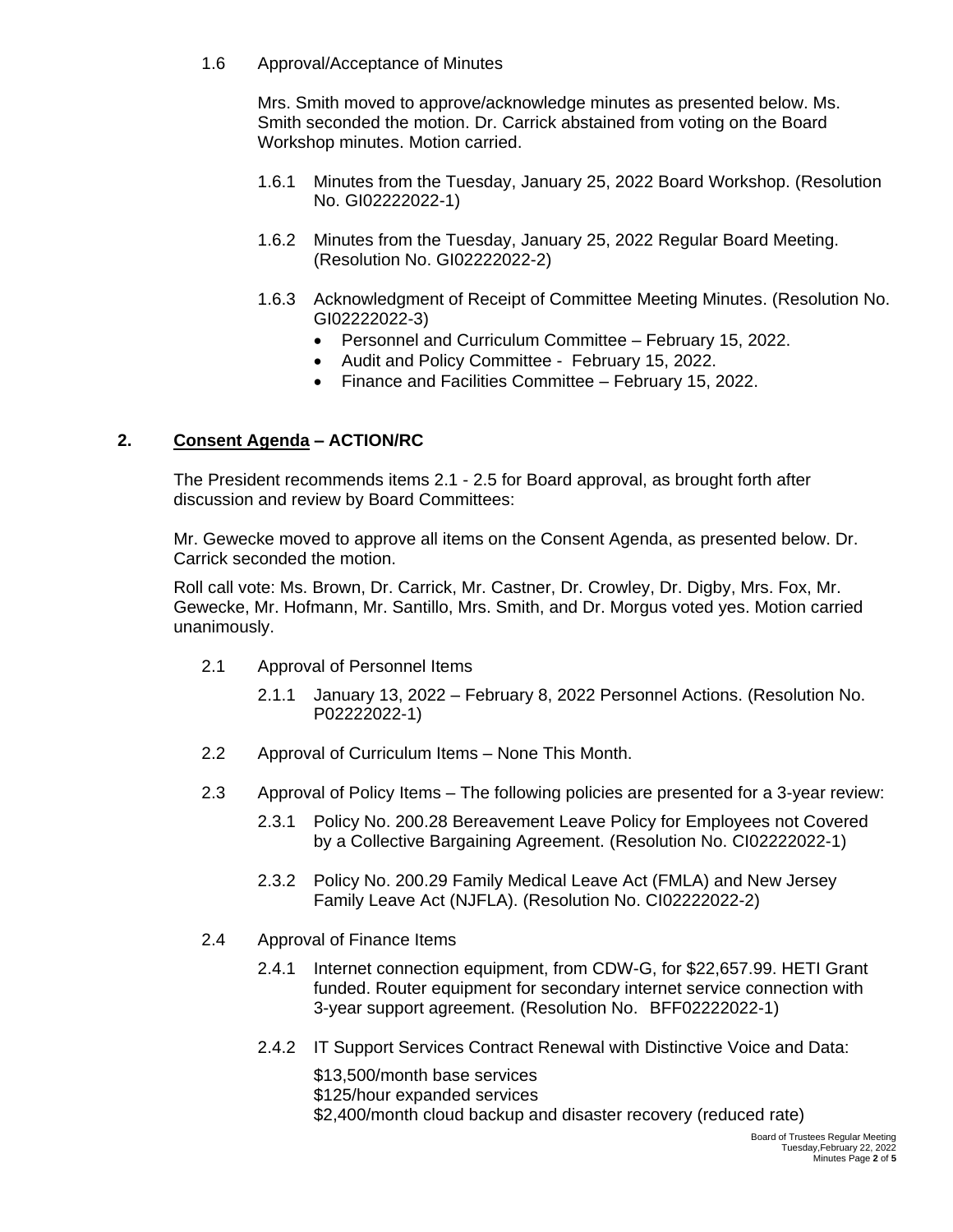Two year contract extension for IT support services. RFP originally awarded for 2 years with option to renew up to 3 years. April 1, 2022- March 31, 2024 (Contract years 4 and 5) Opex funded. (Resolution No. BFF02222022-2)

- 2.4.3 Dell classroom instructional displays from Dell, for \$107,231.90. Chapter 12 funded. (Resolution No. BFF02222022-3)
- 2.4.4 Blanket PO increase for shuttle services with Stocker Bus Company for \$17,660. CCOG grant funded. Increase to blanket purchase order for shuttle bus services to/from Centenary University. Previous PO amount \$14,660. (Resolution No. BFF02222022-4)
- 2.4.5 Blanket PO increase for sign language interpreters with Sign Language Resources, Inc. for +\$30,000 (FY22 total \$110,000). Opex funded. Increase to FY22 blanket purchase order for sign language interpreting services for students and college events. Original PO amount \$80,000, additional \$30,000 requested through the end of the fiscal year. (Resolution No. BFF02222022-5)
- 2.4.6 Request for Capital Improvements FY 2022:

SCCC Chapter 12: \$2,124,000 PSTA Chapter 12: \$100,000 Total Chapter 12: \$2,224,000 (to be bonded in 2023)

We will be asking the Board of School Estimate to approve this at the February 23, 2022 meeting. (Resolution No. BFF02222022-6)

2.5 Approval of Facilities Items – None This Month.

## **3**. **Finance – ACTION/RC**

3.1 Recommendation: Acknowledge Receipt and Review of Financial Statements – January 31, 2022 Seven Months YTD FYE June 30, 2022. (Resolution No. GI02222022-4)

Mr. Gandhi presented the financial statements, including January YTD FY22 Credit Hours Dashboard, Income Statement, Major Revenue Variances to Budget and LYR, Revenue (Student/Support), Expenses, Major Expense Variances to Budget and LYR, Operating Statement, Balance Sheet-Assets, Major Asset Variances to LYR, Balance Sheet-Liabilities, Major Liabilities Variances to LYR, Three Year Comparison, Current Assets, # of Month of OPEX covered by Liquid Assets & Current Ratio, Headcount, CAPEX Projects, Investments with MS.

Dr. Carrick moved to acknowledge receipt and review of financial statements, as noted above. Ms. Brown seconded the motion.

Roll call vote: Ms. Brown, Dr. Carrick, Mr. Castner, Dr. Crowley, Dr. Digby, Mrs. Fox, Mr. Gewecke, Mr. Hofmann, Mr. Santillo, Mrs. Smith, and Dr. Morgus voted yes. Motion carried unanimously.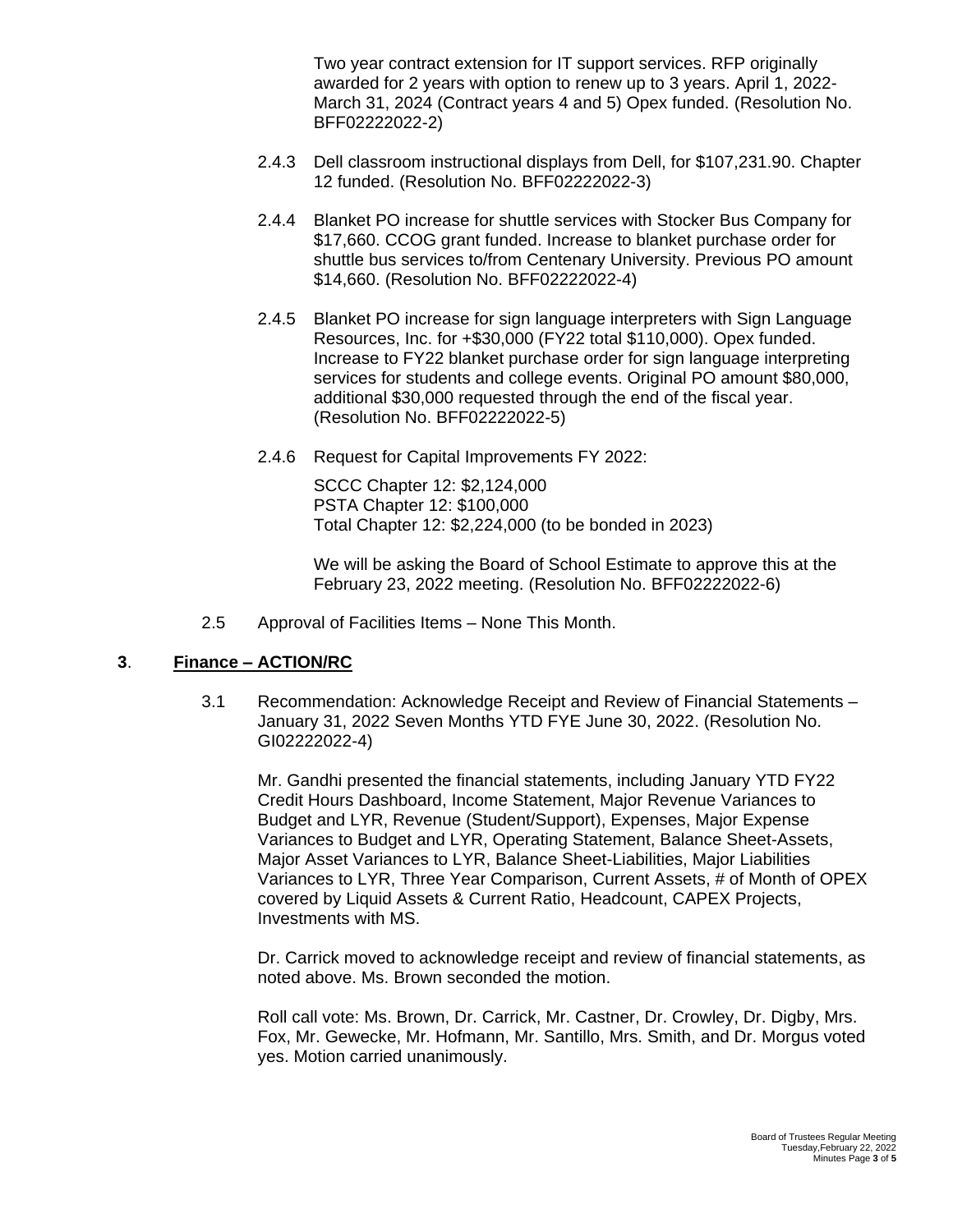## **4. Personnel**

**ACTION/RC** 4.1 Recommendation: Approval to Enter into an Agreement with Ketan Gandhi (CFO Gandhi, LLC) for Consulting Services Beginning March 1, 2022, to the End of the Current Fiscal Year (June 30, 2022). (Resolution No.BFF02222022-7)

> Dr. Connolly noted that Mr. Gandhi has not only been a huge asset to the SCCC Executive Team but has also been a good friend. He said, "Giving credit where credit is due, Frank Nocella saved this institution way back when we could have had a catastrophe. The management letter was extremely long, and he chiseled his way through it. He was followed by Dr. James Baker who did an audit of unnecessary expenditures and got us well-calibrated. These were functional but not the deep work involved to change internal culture. That's what Ketan did. When he arrived he changed the deep level of the process of what we had and what we had to do…he has led us to this place where our recent management letter is a result of the work that he did with his team, and that team's response to his leadership has resulted in a management letter with no recommendations or findings at all. That's where we find ourselves right now. I'm losing a friend and colleague and the institution is losing an extraordinary asset. Just can't keep a great guy down. He will move on and go to great things. This is a time of transition. What you have before you is approval for a contract which represents just one piece of the transition here. This is basically ensuring that up to the end of June Ketan will be available to this Board of Trustees and president in all of the same ways that he is now. That's what we are getting for these dollars. During that period he is going to be leading a transition of what needs to happen with respect to our business operations, financial aid, finance, IT, and facilities. All of these are being given to entirely capable folks inside of the organization. For example, Cory Homer will be taking the lead in financial aid. Other great folks here are doing all kinds of work."

Mr. Gandhi offered a high-level view of the transitional structure and his role during and beyond the transition. A copy is on file with the meeting minutes. He indicated that he will be supporting the reporting of finances to the Board for the rest of the fiscal year, and to continue until we close the financials for the year. He will continue to work with the financial team members to prepare that we close properly and that we are ready for the auditors when they come to us during the summer. Overall, the plan is to get them prepared for next year.

Dr. Crowley moved to approve the contract with Ketan Gandhi (CFO Gandhi, LLC) for Consulting Services as noted above. Mr. Castner seconded the motion.

Roll call vote: Ms. Brown, Dr. Carrick, Mr. Castner, Dr. Crowley, Dr. Digby, Mrs. Fox, Mr. Gewecke, Mr. Hofmann, Mr. Santillo, Mrs. Smith, and Dr. Morgus voted yes. Motion carried unanimously.

## **5. Reports**

- 5.1 The Correspondence File was received, reviewed and filed.
- **6. Presentations** None This Month
- **7. Courtesy of the Floor on General Matters** (Public Session-5 Minutes per Speaker) No one spoke.